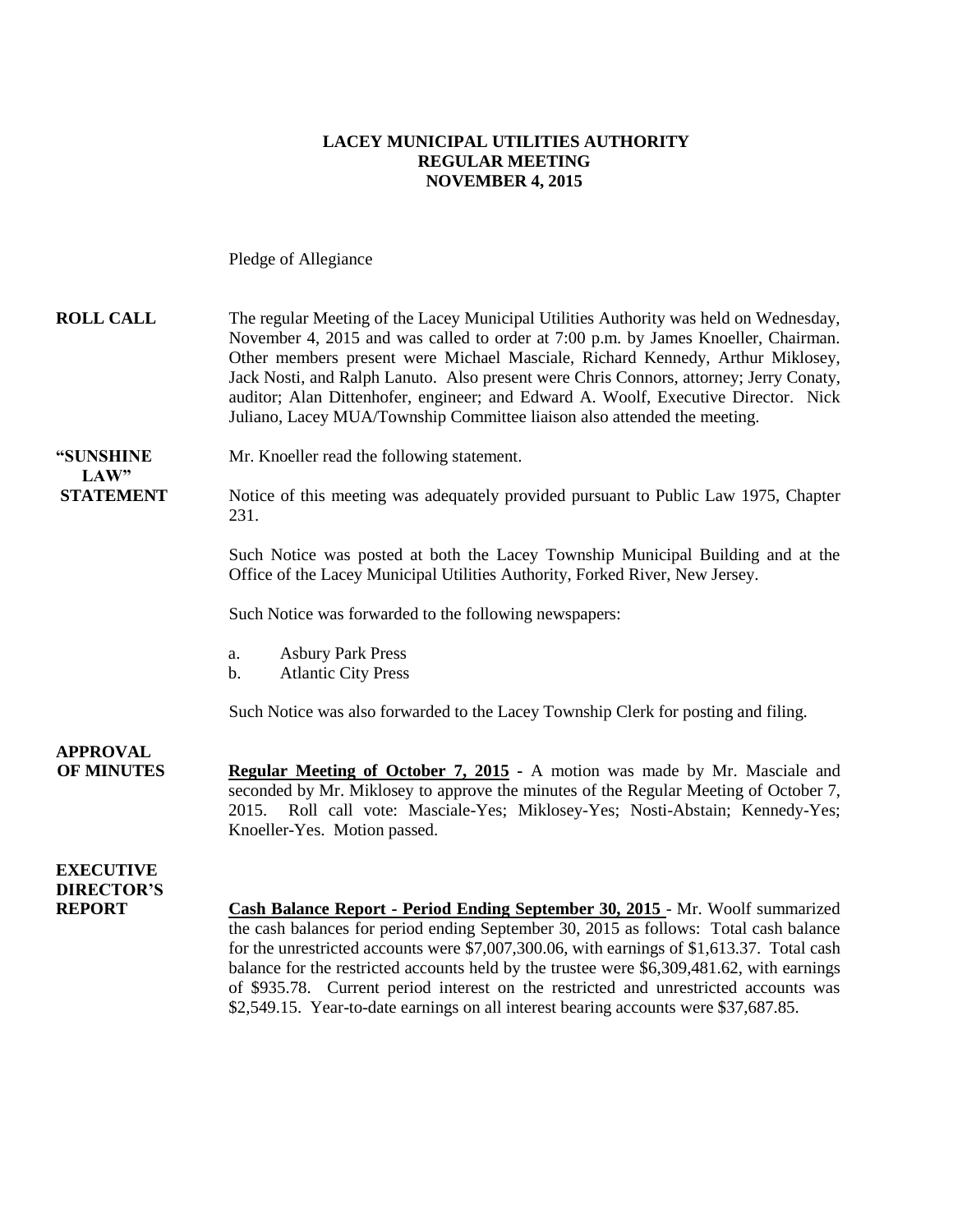**Change Order No. 2 – Water Treatment Chemicals 2015 – Miracle Chemical** – On recommendation by the executive director, a motion was made by Mr. Kennedy and seconded by Mr. Nosti to approve Change Order No. 2 representing quantity adjustments for a net contract increase of \$3,926.40. Roll call vote: Kennedy-Yes; Nosti-Yes; Miklosey-Yes; Masciale-Yes; Knoeller-Yes. Motion passed.

**Resolution 2015-60 – Transfer of Funds – 2015 Sewer and Water Budget** - On recommendation by the executive director, a motion was made by Mr. Nosti and seconded by Mr. Masciale to adopt *Resolution 2015-60, Resolution of the Lacey Municipal Utilities Authority, County of Ocean, State of New Jersey, Authorizing Transfer of Funds, 2015 Sewer and Water Budget.* Roll call vote: Nosti-Yes; Masciale-Yes; Miklosey-Yes; Kennedy-Yes; Knoeller-Yes. Motion passed.

**Water Treatment Chemicals - 2016** – Mr. Woolf requested authorization to advertise and receive bids for water treatment chemicals for 2016. A motion was made by Mr. Nosti and seconded by Mr. Kennedy authorizing the advertisement to receive bids for water treatment chemicals 2016. Roll call vote: Nosti-Yes; Kennedy-Yes; Miklosey-Yes; Masciale-Yes; Knoeller-Yes. Motion passed.

# **BUSINESS**

**REPORT** The business report was submitted for review.

# **ENGINEER'S**

**REPORT Resolution 2015-59 – Accept Maintenance Bond – Release Performance Bond – Final Payment – Clean and Televise Sewer Contract No. 2 – Video Pipe Services, Inc.** – On recommendation by the authority's engineer, a motion was made by Mr. Masciale and seconded by Mr. Miklosey to adopt *Resolution 2015-59, Resolution of the Lacey Municipal Utilities Authority, County of Ocean, State of New Jersey, Accepting the Maintenance Bond and Authorizing Release of the Performance Bond and Final Payment of \$17,852.02, Cleaning and Televising Sewer Contract No. 8.* Mr. Knoeller asked if RV&V inspects the work of the contractor that is doing the grouting, repairs, etc. Mr. Dittenhofer stated the inspector is there at all times. Roll call vote: Masciale-Yes; Miklosey-Yes; Nosti-Yes; Kennedy-Yes; Knoeller-Yes. Motion passed.

> **Well No. 8 Start**-**Up** - Mr. Dittenhofer stated his office is coordinating with contractors to start up well No. 8.

> **HMGP – Emergency Generators** – Mr. Dittenhofer stated originally the project was for skid mounted stationary generators, that was revised through an application with FEMA and now it is for trailer routed generators. We had the preconstruction meeting for the purchase of four generators for different stations. We are reviewing the submittals and applying for the electrical permits. Probably within six weeks all work should be complete.

> **Marketing Plan** – Mr. Dittenhofer stated at the last meeting the Board had concern with respect to the increased electrical costs and additional chemicals for pumping at Well No. 7 (WTP#1). His office analyzed the additional electrical usage and pumpage data provided for WTP#1 and #2 in order to determine the actual water production cost. Based on this analysis, the additional electrical cost for WTP #1 is approximately \$0.04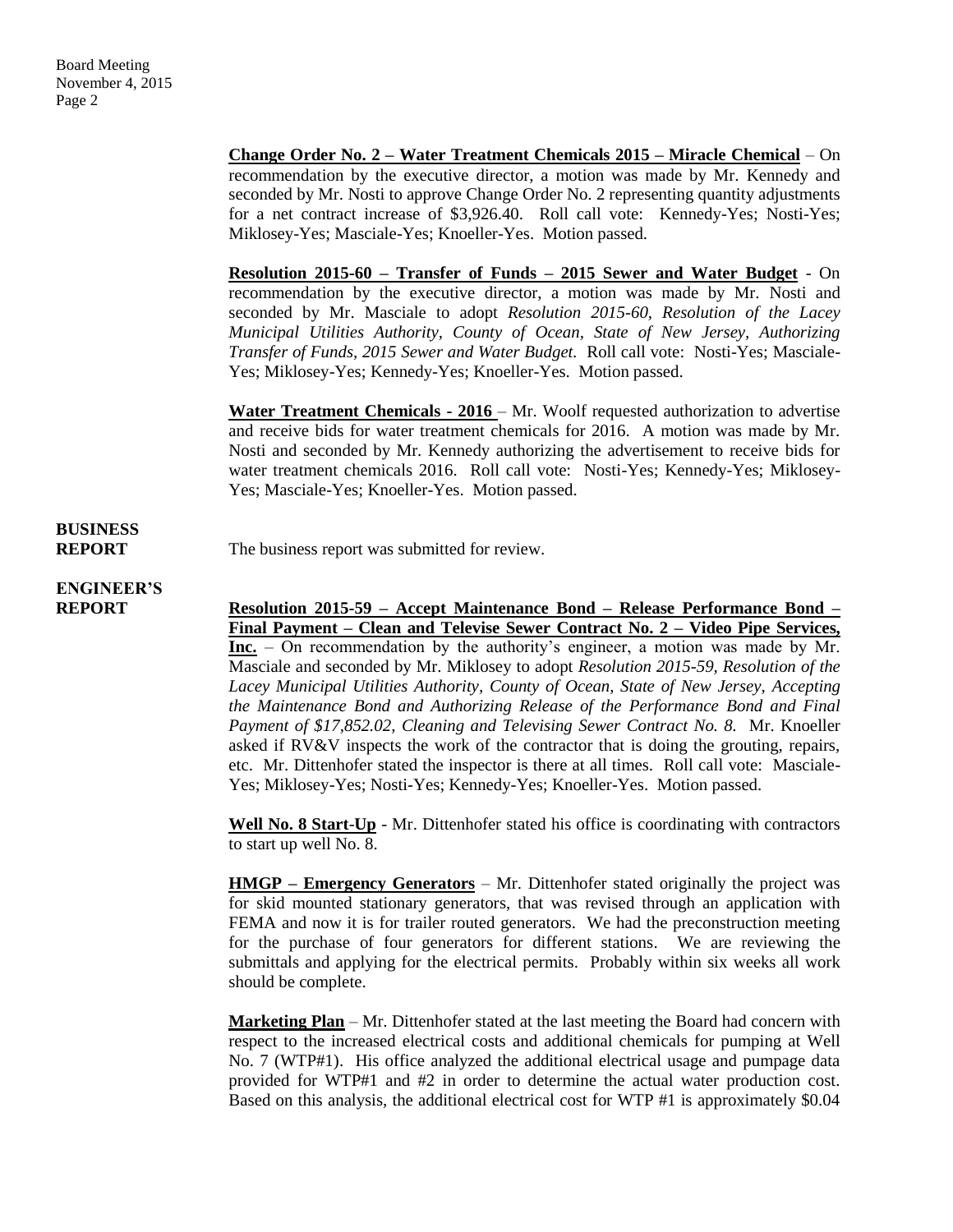per thousand gallons of water. The additional cost of required chemicals is approximately \$0.01 per thousand gallons of water. Based on previous analysis, the water production cost for 2014 was not applicable due to the effects of Superstorm Sandy, so the additional electrical and chemical costs were incorporated into the production cost for 2013. This results with a total production cost of \$2.45 per thousand gallons of water. In order to provide a realistic production cost, 10% overhead and 10% profit were added to the cost, resulting in a total production cost of \$2.97 per thousand gallons of water. This water production cost is still less than the rate that is charged by other purveyors in the area. Mr. Knoeller stated he would like to schedule a finance committee meeting to implement this plan.

Mr. Miklosey informed Mr. Dittenhofer that the charges for mileage and tolls in the past two month's vouchers were incorrect. Mr. Dittenhofer apologized and it has been corrected.

# **ATTORNEY'S**

**REPORT Cleaning and Televising Sewer Contract No. 8** – Mr. Connors stated his office has prepared the Resolution concerning the close out documents for this project.

> **Water Meter Installation** – Mr. Connors stated his office reviewed the maintenance bond and prepared Resolution for the close out of this project.

> **Clearview Street – Pheasant Run** – Mr. Connors stated his office is recommending a sub-committee be formed to discuss this project further.

> **Electrical Upgrades to L-2, S-2, FRB-2 and L-4 Pump Stations** – Mr. Connors stated his office reviewed the contract documents and notice of award.

> **Water Meter Installation** – Mr. Knoeller stated he is aware of the problem with the new water meters leaking. He asked if the Authority would be receiving credit from the contractor, Saks Metering, who installed the water meters. Mr. Woolf stated the Authority will be receiving credit. Steve Williams from RV&V is taking care of this matter.

## **AUDITOR'S**

**REPORT Accountant's Status Report – Month Ended September 30, 2015** – Mr. Conaty reported user charges resulted in a favorable variance for the month and year to date on sewer, but unfavorable for the month and year to date on water. Delinquency charges had a favorable variance for both water and sewer, due to collection of late fees and penalties assessed due to the failure of customer to make timely payments. Interest income had an unfavorable variance for the month on both water and sewer.

> Mr. Masciale and Mr. Miklosey were confused in how the user fees for sewer are favorable for the month and water user fees are unfavorable. They believe they should run parallel together. Mr. Conaty explained the driving force may be due to sprinkler usage being down. If customers have meters for the sprinklers they are not getting billed for sewerage on those meters. The usage of the sprinklers decreases the water revenue.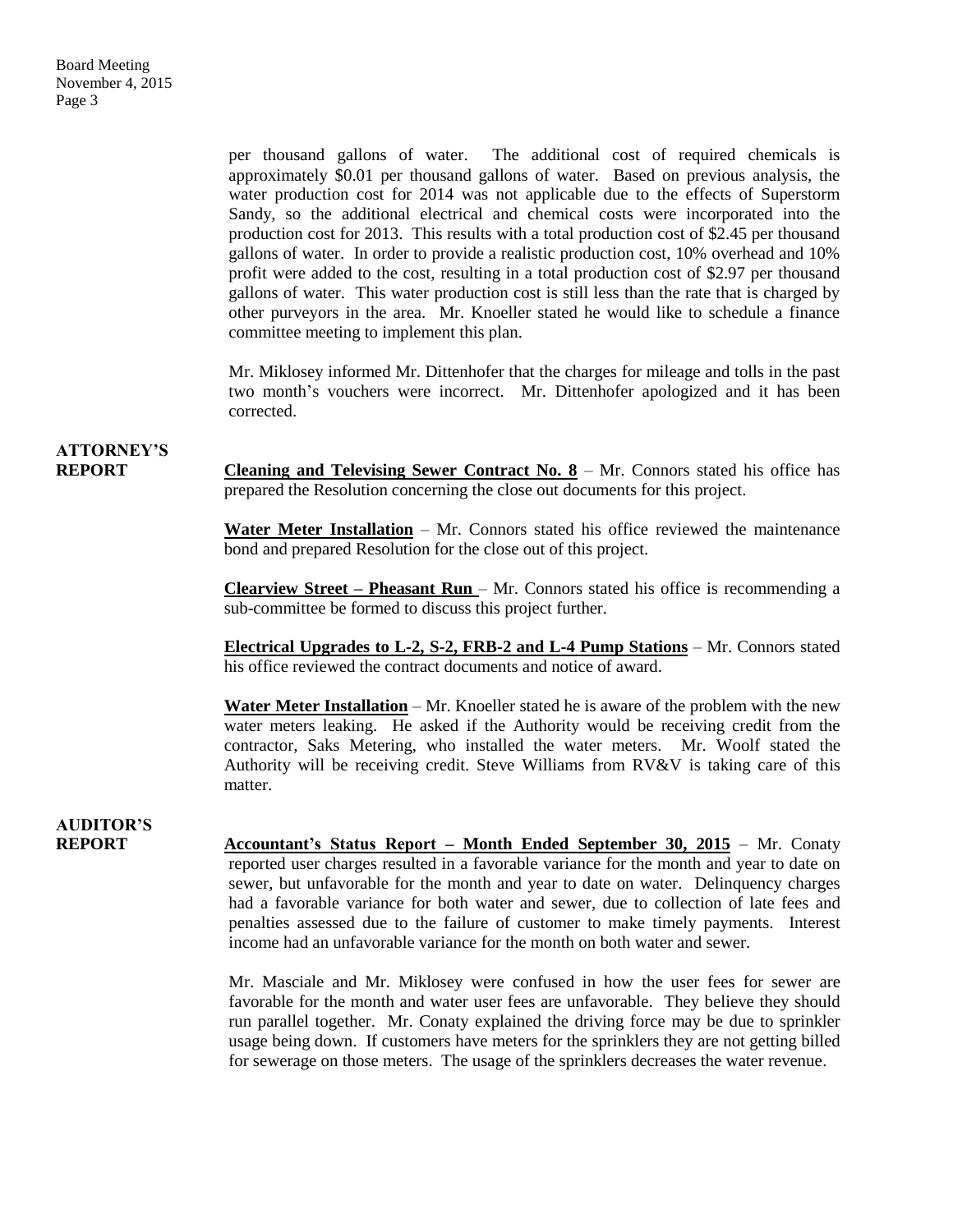Mr. Miklosey stated the sprinkler system issue must be taken into account when preparing the budget.

Mr. Conaty stated the budget that was approved at last month's meeting was submitted to the Division of Local Government Services. Mr. Miklosey asked if the change on the health benefit contribution for retirees was included in the budget. Mr. Conaty stated it was included.

#### **CORRESPONDENCE**

**Mr. & Mrs. Tsarnas, Nantucket Road** – Requesting relief of utility bill, due to pipe leak in crawl space. Since the water from the leak did not go into the sewer system, a motion was made by Mr. Kennedy and seconded by Mr. Masciale to grant a credit adjustment on the sewer charges in the amount of \$94.02 (23,000 gallons). Roll call vote: Kennedy-Yes; Masciale-Yes; Nosti-Yes; Miklosey-Yes; Knoeller-Yes. Motion passed.

**William Hering, Peaksail Point**– Requesting relief of utility bill, due to pipe leak in crawl space. Since the water from the leak did not go into the sewer system, a motion was made by Mr. Kennedy and seconded by Mr. Nosti to grant a credit adjustment on the sewer charges in the amount of \$300.34 (55,000 gallons). Roll call vote: Kennedy-Yes; Nosti-Yes; Miklosey-Yes; Masciale-Yes; Knoeller-Yes. Motion passed.

**Rachel Kindon, Cedar Ave.** – Requesting relief of utility bill and payment plan, due to broken pipe. Since the water from the leak did not go into the sewer system, a motion was made by Mr. Kennedy and seconded by Mr. Nosti to grant a credit adjustment on the sewer charges in the amount of \$670.39 (104,000 gallons), and authorizing payment plan. Roll call vote: Kennedy-Yes; Nosti-Yes; Miklosey-Yes; Masciale-Yes; Knoeller-Yes. Motion passed

**William Truax, Capstan Dr.** – Requesting relief of utility bill, due to pipe leak in crawl space. Since the water from the leak did not go into the sewer system, a motion was made by Mr. Kennedy and seconded by Mr. Nosti to grant a credit adjustment on the sewer charges in the amount of \$154.60 (28,000 gallons). Roll call vote: Kennedy-Yes; Nosti-Yes; Miklosey-Yes; Masciale-Yes; Knoeller-Yes. Motion passed

**James Vallila, Leeward Dr.** – Requesting relief of utility bill, due to outside pipe leak. Since the water from the leak did not go into the sewer system, a motion was made by Mr. Kennedy and seconded by Mr. Masciale to grant a credit adjustment on the sewer charges in the amount of \$952.78 (141,000 gallons). Roll call vote: Kennedy-Yes; Masciale-Yes; Nosti-Yes; Miklosey-Yes; Knoeller-Yes. Motion passed

**Steven Gorda, Parkside Dr.** – Requesting relief of utility bill and payment plan, due to outside pipe leak. Since the water from the leak did not go into the sewer system, a motion was made by Mr. Kennedy and seconded by Mr. Nosti to grant a credit adjustment on the sewer charges in the amount of \$676.72 (101,000 gallons), and authorization of payment plan. Roll call vote: Kennedy-Yes; Nosti-Yes; Miklosey-Yes; Masciale-Yes; Knoeller-Yes. Motion passed.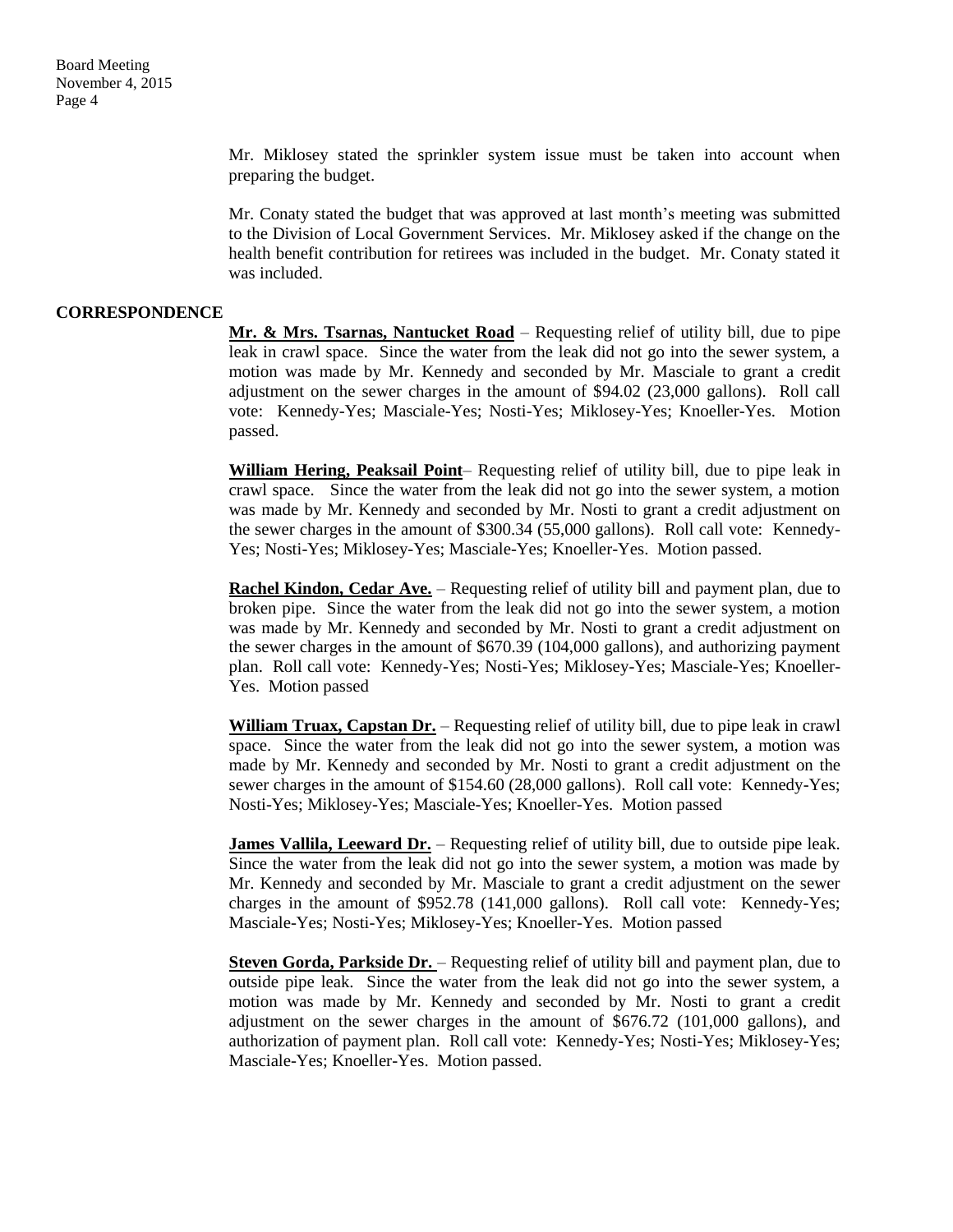**Robert Oquist, Meadow Court** – Requesting relief of utility bill, due to leaky pipe. Since the water from the leak did not go into the sewer system, a motion was made by Mr. Kennedy and seconded by Mr. Nosti to grant a credit adjustment on the sewer charges in the amount of \$2,483.00 (345,000 gallons). Roll call vote: Kennedy-Yes; Nosti-Yes; Miklosey-Yes; Masciale-Yes; Knoeller-Yes. Motion passed.

**James Schumacher, Bowsprit Pt.** - Requesting relief of utility bill, due to leaky water meter. Since the water from the leak did not go into the sewer system, a motion was made by Mr. Kennedy and seconded by Mr. Nosti to grant a credit adjustment on the sewer charges in the amount of \$622.00 (61,000 gallons). Roll call vote: Kennedy-Yes; Nosti-Yes; Miklosey-Yes; Masciale-Yes; Knoeller-Yes. Motion passed. Mr. Woolf stated the Authority will receive credit from Saks Metering.

**Richard Holzer, Seabright Rd.** – Requesting relief of utility bill, due to unexplained high water usage. Based upon the available information, a waiver of the service charges could not be supported.

Sean Mahoney, Harris Rd. - Requesting relief of utility bill, due to outside hose left on. Since the water from the leak did not go into the sewer system, a motion was made by Mr. Kennedy and seconded by Mr. Masciale to grant a credit adjustment on the sewer charges in the amount of \$29.60 (17,000 gallons). Roll call vote: Kennedy-Yes; Masciale-Yes; Nosti-Yes; Miklosey-Yes; Knoeller-Yes. Motion passed.

**Thomas Hickey, Arlington Ave.** – Requesting relief of utility bill, due to unexplained high usage. Based upon the available information, a waiver of the service charges could not be supported.

**William Briscoe, Laurel Blvd.** – Requesting relief of utility bill, due to unexplained high usage. Based upon the available information, a waiver of the service charges could not be supported.

**James Lesko, Tampa Rd.** – Requesting relief of utility bill, due to unexplained high usage. Based upon the available information, a waiver of the service charges could not be supported. Customer will be notified of the option to install an irrigation meter.

**Christopher Capizzi, Gemini Ct.** – Requesting payment plan. A motion was made by Mr. Kennedy and seconded by Mr. Nosti to offer customer payment plan. Roll call vote: Kennedy-Yes; Nosti-Yes; Miklosey-Yes; Masciale-Yes; Knoeller-Yes. Motion passed.

**Mr. & Mrs. Ulics, Joseph Ave.** - Mr. Knoeller recused himself from vote since his company fixed the problem, and attests they had a pool fill meter and the pool was leaking. Mr. & Mrs. Ulics was present to request relief of their utility bill as well as a payment plan, due to filling pool with pool fill meter. Mrs. Ulics explained the situation in detail and based upon the information provided, a motion was made by Mr. Miklosey and seconded by Mr. Nosti to grant a credit adjustment in the amount of \$762.14, as well as authorizing payment plan. Roll call vote: Miklosey-Yes; Nosti-Yes; Kennedy-Yes; Masciale-Yes; Knoeller-Abstain. Motion passed.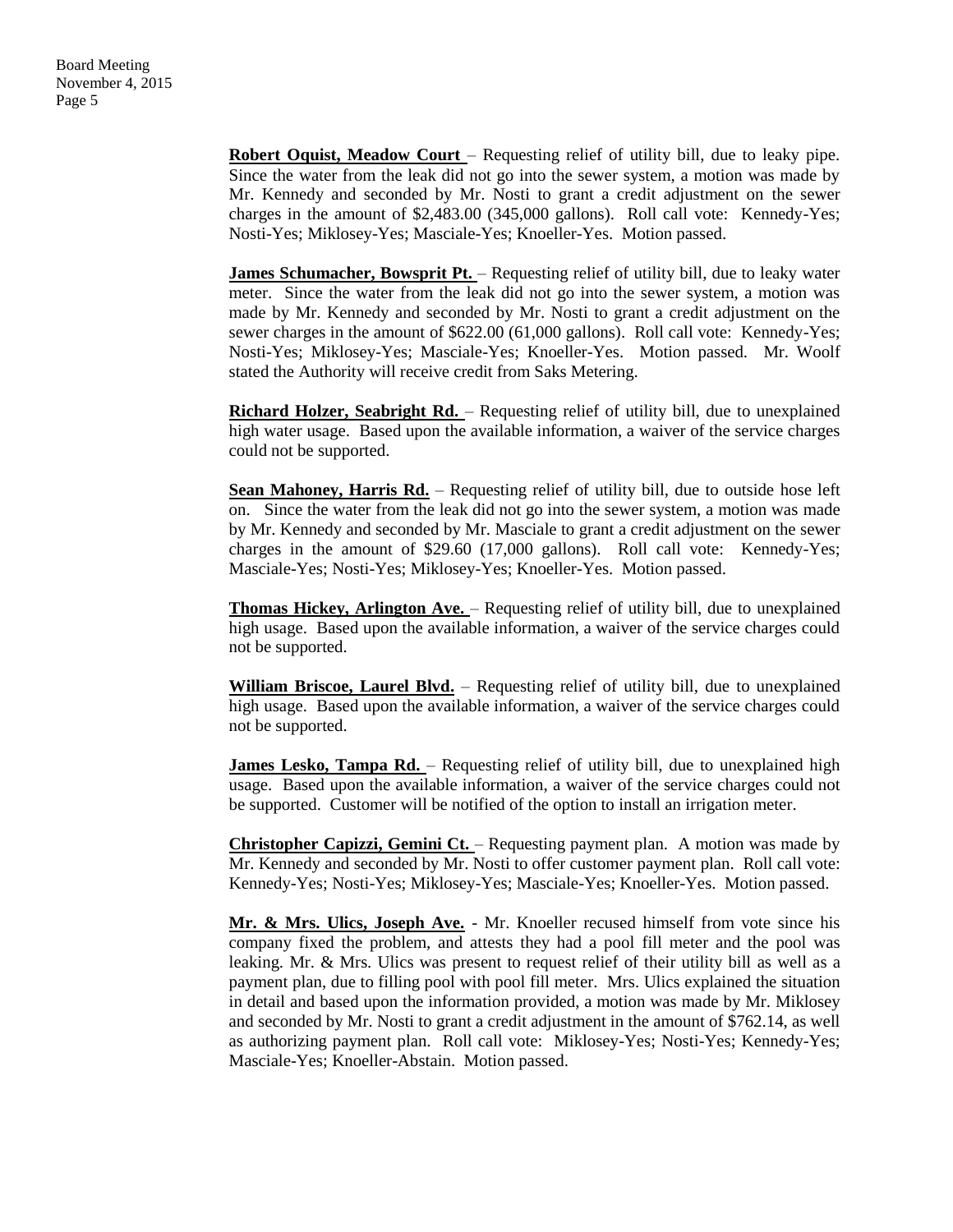**Dawn Aronsen, Orlando Dr.** – Ms. Aronsen was present to request relief on utility bill, due to a broken pipe. Since the water that leaked did not go into the sewer system, a motion was made by Mr. Nosti and seconded by Mr. Kennedy to grant a credit adjustment on the sewer charges in the amount of \$247.36 (50,000) gallons. Roll call vote: Nosti-Yes; Masciale-Yes; Miklosey-Yes; Kennedy-Yes; Knoeller-Yes. Motion passed.

### **OLD**

**BUSINESS** There was no old business to discuss.

**NEW BUSINESS** Ms. Busch stated the Authority is now accepting credit cards on-line for utility bill payments. The fees associated with these services are 99 cents for echecks and 2.45% for credit cards.

### **PUBLIC BUSINESS/**

**COMMENT Regina Discenza, Sunset Drive** – Mrs. Discenza asked when Well No. 8 is expected to be up and running. Mr. Dittenhofer stated within the next month.

# **PAYMENT OF**

**VOUCHERS WHEREAS**, the members of the Lacey Municipal Utilities Authority carefully examined all vouchers presented for payment of claims;

> **NOW, THEREFORE, BE IT RESOLVED** by the Lacey Municipal Utilities Authority that:

> 1. Said vouchers in the sum of \$348,346.19 be and the same are hereby approved to be paid.

2. Said vouchers are listed on the attached computer check register.

A motion was made by Mr. Nosti and seconded by Mr. Kennedy to adopt the above resolution. Roll call vote: Nosti-Yes; Kennedy-Yes; Miklosey-Yes; Masciale-Yes; Knoeller-Yes. Motion passed.

**ADJOURNMENT** There being no further business to discuss, the meeting was adjourned at 7:40 p.m.

Respectfully submitted,

Michele Kennedy Executive Secretary